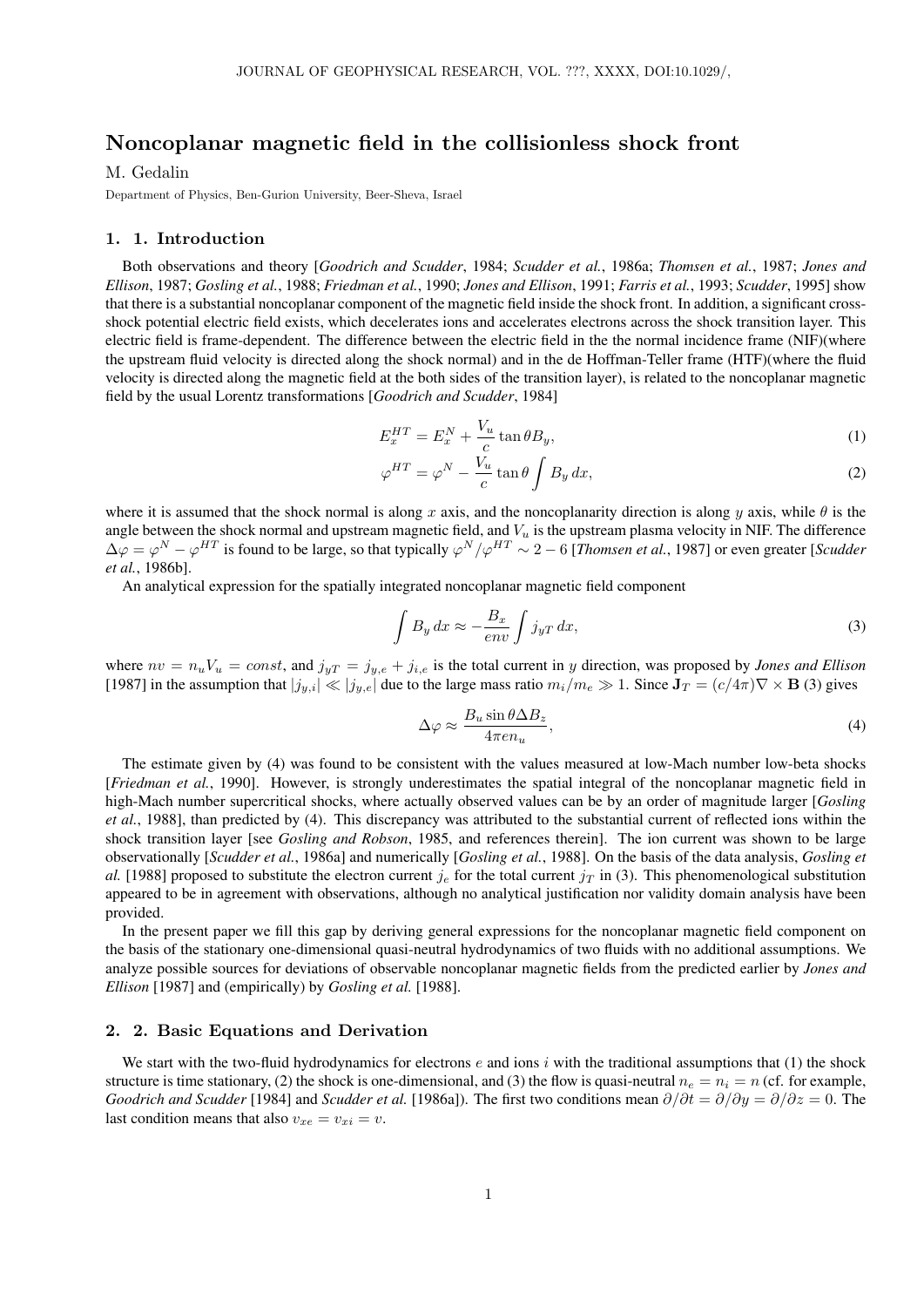The hydrodynamical equations take the following form:

$$
v\frac{dv}{dx} = \frac{e}{m_i}E_x + \frac{e}{m_ic}\hat{\mathbf{n}} \cdot (\mathbf{U}_i \times \mathbf{B}_\perp) - \frac{1}{nm_i}\frac{d}{dx}P_{xx}^{(i)},
$$
\n(5)

$$
v\frac{dv}{dx} = -\frac{e}{m_e}E_x - \frac{e}{m_e c}\hat{\mathbf{n}} \cdot (\mathbf{U}_e \times \mathbf{B}_\perp) - \frac{1}{nm_e}\frac{d}{dx}P_{xx}^{(e)},
$$
\n(6)

$$
v\frac{d\mathbf{U}_i}{dx} = \frac{e}{m_i}\mathbf{E}_{\perp} + \frac{e}{m_i c}v\hat{\mathbf{n}} \times \mathbf{B}_{\perp}
$$

$$
\frac{e}{m_i}\mathbf{E}_{\perp} + \frac{e}{m_i c}\frac{\mathbf{U}}{m_i c}\frac{1}{m_i d_{\mathbf{U}}(i)} \tag{7}
$$

$$
+\frac{e}{m_ic}B_x\mathbf{U}_i \times \hat{\mathbf{n}} - \frac{1}{nm_i}\frac{d}{dx}\Pi^{(i)},
$$
\n
$$
d\mathbf{U}_e \qquad e \qquad e \qquad \Omega
$$
\n(7)

$$
v\frac{d\mathbf{U}_e}{dx} = -\frac{e}{m_e}\mathbf{E}_{\perp} - \frac{e}{m_e c}v\hat{\mathbf{n}} \times \mathbf{B}_{\perp}
$$

$$
-\frac{e}{m_e c}B_x\mathbf{U}_e \times \hat{\mathbf{n}} - \frac{1}{nm_e}\frac{d}{dx}\mathbf{\Pi}^{(e)},\tag{8}
$$

$$
\hat{\mathbf{n}} \times \frac{d\mathbf{B}_{\perp}}{dx} = \frac{4\pi}{c} ne(\mathbf{U}_i - \mathbf{U}_e),
$$
\n(9)

$$
nv = n_u V_u = const,\t\t(10)
$$

where  $\hat{\mathbf{n}} = (1, 0, 0)$  is the unit vector in the shock normal direction, subscript  $\perp$  refers to the shock normal direction, that is  $B_{\perp} \perp \hat{n}$ ,  $U \perp \hat{n}$ ,  $E_{\perp} \perp \hat{n}$ ,  $P_{ij}$  is the pressure tensor, and we use the following notation:

$$
\mathbf{\Pi} = (0, P_{xy}, P_{xz}),\tag{11}
$$

Because of the above assumptions  $\mathbf{E}_{\perp} = const.$ 

For the perpendicular components of the velocity one has

$$
\frac{d}{dx}(m_i \mathbf{U}_i + m_e \mathbf{U}_e) = \frac{B_x}{4\pi n v} \frac{d}{dx} \mathbf{B}_{\perp} \n- \frac{1}{nv} \frac{d}{dx} \mathbf{\Pi}^{(t)},
$$
\n(12)

where  $\Pi^{(t)} = \Pi^{(e)} + \Pi^{(i)}$ . In the NIF, the boundary conditions read as follows:  $U_e, U_i \to 0$  and  $B_\perp \to B_{\perp 0}$  at  $x \to -\infty$ , and one has

$$
\mathbf{U}_{i} + \mu \mathbf{U}_{e} = \frac{B_{x}}{4\pi n m_{i} v} (\mathbf{B}_{\perp} - \mathbf{B}_{\perp 0})
$$

$$
-\frac{1}{n m_{i} v} (\mathbf{\Pi}^{(t)} - \mathbf{\Pi}_{0}^{(t)}), \tag{13}
$$

where  $\mu = m_e/m_i$ , and we assumed also  $\Pi^{(t)} \to \Pi_0^{(t)}$  at  $x \to -\infty$  (see below). With the help of (9) one finds

$$
\mathbf{U}_{i} = \frac{\mu}{1+\mu} \frac{c}{4\pi en} \hat{\mathbf{n}} \times \frac{d}{dx} \mathbf{B}_{\perp}
$$
  
+ 
$$
\frac{B_{x}}{4\pi n v m_{i}(1+\mu)} (\mathbf{B}_{\perp} - \mathbf{B}_{\perp 0})
$$
  
- 
$$
\frac{1}{nm_{i}v(1+\mu)} (\mathbf{\Pi}^{(t)} - \mathbf{\Pi}_{0}^{(t)}),
$$
  

$$
\mathbf{U}_{e} = -\frac{1}{1+\mu} \frac{c}{4\pi en} \hat{\mathbf{n}} \times \frac{d}{dx} \mathbf{B}_{\perp}
$$
  
+ 
$$
\frac{B_{x}}{4\pi n v m_{i}(1+\mu)} (\mathbf{B}_{\perp} - \mathbf{B}_{\perp 0})
$$
  
- 
$$
\frac{1}{nm_{i}v(1+\mu)} (\mathbf{\Pi}^{(t)} - \mathbf{\Pi}_{0}^{(t)}).
$$
 (15)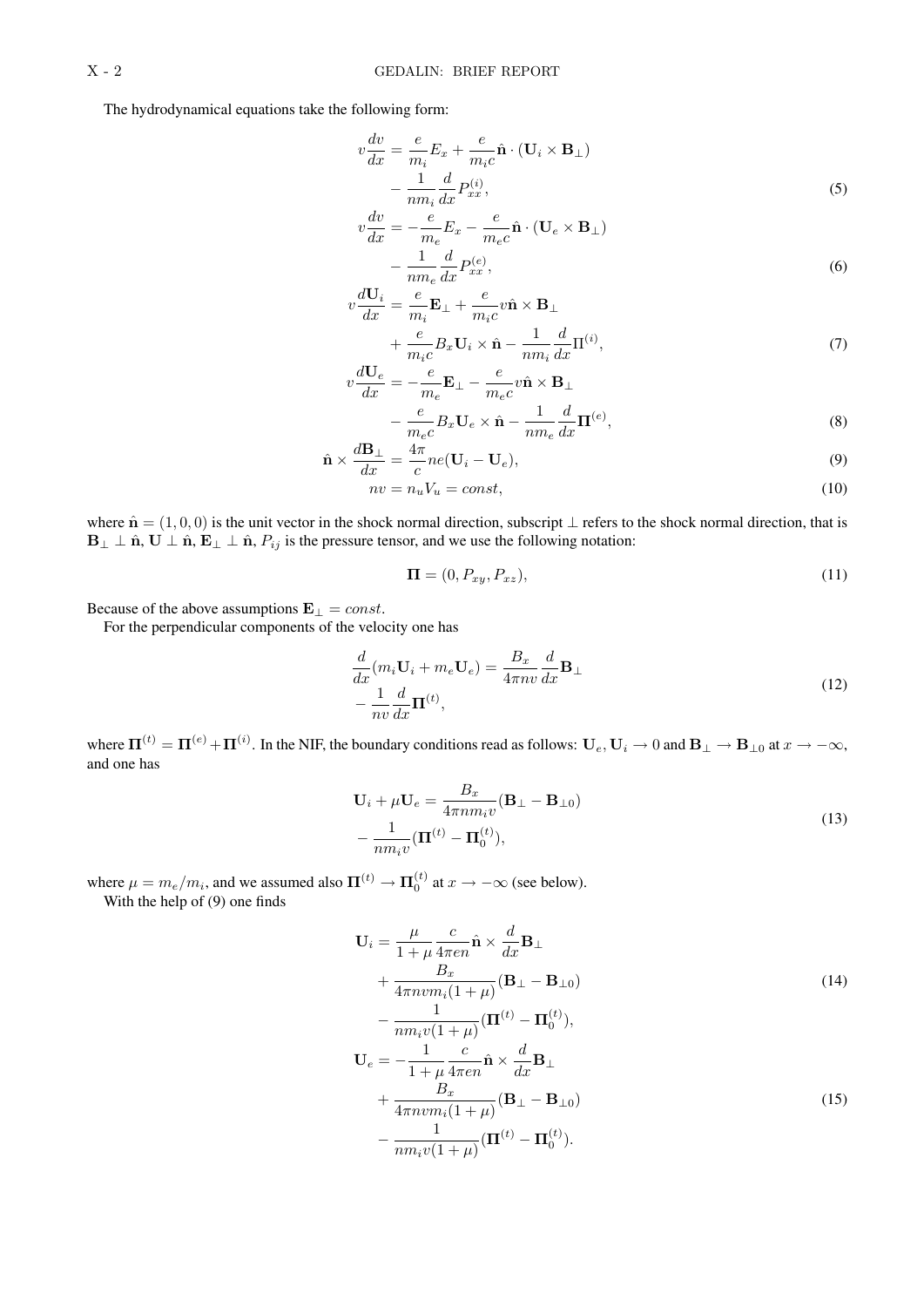Substituting (14) into (7), one obtains the following equation for the magnetic field

$$
\hat{\mathbf{n}} \times \mathbf{B}_{\perp} (1 - \frac{B_x^2}{4\pi n m_i v^2 (1 + \mu)})
$$
\n
$$
- \hat{\mathbf{n}} \times \mathbf{B}_{\perp 0} (\frac{V_u}{v} - \frac{B_x^2}{4\pi n m_i v^2 (1 + \mu)})
$$
\n
$$
= \frac{c B_x (1 - \mu)}{4\pi n v e (1 + \mu)} \frac{d}{dx} \mathbf{B}_{\perp}
$$
\n
$$
+ \frac{\mu c^2 m_i}{4\pi e^2 (1 + \mu)} \frac{d}{dx} \hat{\mathbf{n}} \frac{1}{dx} \hat{\mathbf{n}} \times \mathbf{B}_{\perp}
$$
\n
$$
+ \frac{\mu c}{n v e (1 + \mu)} \frac{d}{dx} \mathbf{\Pi}^{(i)}
$$
\n
$$
- \frac{c}{n v e (1 + \mu)} \frac{d}{dx} \mathbf{\Pi}^{(e)}
$$
\n
$$
+ \frac{B_x}{n m_i v^2 (1 + \mu)} (\mathbf{\Pi}^{(t)} - \mathbf{\Pi}_0^{(t)}) \times \hat{\mathbf{n}}
$$
\n(16)

(16) is exact since no additional assumptions are used. It is completed with the asymptotic condition  $\mathbf{E}_{\perp} = -(V_u/c)\hat{\mathbf{n}} \times$ **, where**  $v \rightarrow V_u$  **at**  $x \rightarrow -\infty$ **.** 

In what follows, we shall use the widely accepted approximation  $m_e = 0$ . In this case (16) gives the following expression for the noncoplanar component of the magnetic field:

$$
B_y(1 - \frac{B_x^2}{4\pi n m_i v^2}) = \frac{cB_x}{4\pi n v e} \frac{d}{dx} B_z
$$
  
- 
$$
\frac{c}{n v e} \frac{d}{dx} P_{xz}^{(e)} + \frac{B_x}{n m_i v^2} P_{xy}^{(t)}
$$
(17)

where we assumed that the pressure is gyrotropic  $P_{xy} = 0$  in the asymptotic upstream region where  $B_y = 0$ .

Closer inspection of (15) and (17) shows that the last equation can be written in the following form:

$$
B_y = -\frac{B_x}{nv} j_y^{(e)} - \frac{c}{nve} \frac{d}{dx} P_{xz}^{(e)},
$$
\n(18)

where  $\mathbf{j}^{(e)} = -ne\mathbf{U}_e$ . When the electron pressure anisotropy is negligible  $P_{xz}^{(e)} = 0$  and (18) reduces  $B_y \propto j_y^{(e)}$ , which proposed by *Gosling et al.* [1988]. It should be mentioned thay *Gosling et al.* [1988] obtained their expression in the one-dimensional hybrid numerical simulations with isotropic electron pressure, that is, when  $P_{xz}^{(e)} = 0$ . Precision of the approximation  $B_y \propto j_y^{(e)}$  depends on the degree of the electron pressure anisotropy.

In the high-Mach number quasi-perpendicular shocks  $B_x^2/4\pi n m_i v^2 = (\cos^2 \theta/M^2)(n/n_u) \ll 1$ . Assuming also that the electron pressure is gyrotropic everywhere, that is,

$$
P_{ij}^{(e)} = P_{\perp}^{(e)} \delta_{ij} + (P_{\parallel}^{(e)} - P_{\perp}^{(e)}) \frac{B_i B_j}{B^2},\tag{19}
$$

(this assumption is reasonable due to the small electron gyroradius [*Scudder et al.*, 1986a]), one has

$$
B_y = l_W \frac{d}{dx} \left( 1 + \frac{\beta_{\perp}^{(e)} - \beta_{\parallel}^{(e)}}{2} \right) B_z
$$
  

$$
- \cos \theta \frac{n}{n_u} \frac{P_{xy}^{(t)}}{n_u m_i V_u^2} B_u,
$$
  

$$
\Delta A = e \Delta \varphi \Delta A
$$
 (20)

$$
\Delta \phi = \frac{\partial \phi}{\partial \epsilon_i} = \Delta \phi_{diag}
$$
  
- 
$$
\frac{2 \sin \theta}{M(c/\omega_{pi})} \int \frac{n}{n_u} \frac{P_{xy}^{(t)}}{n_u m_i V_u^2} dx,
$$
 (21)

$$
\Delta \phi_{diag} = \frac{2 \sin^2 \theta}{M^2} \Delta [(1 + \frac{\beta_{\perp}^{(e)} - \beta_{\parallel}^{(e)}}{2}) \frac{B_z}{B_u \sin \theta}],
$$
\n(22)

where  $\beta_{\perp, \parallel}^{(e)} = 8\pi P_{\perp, \parallel}^{(e)}/B^2$ ,  $l_W = c \cos \theta / M \omega_{pi}$ , and  $\epsilon_i = m_i V_u^2/2$  is the incident ion energy.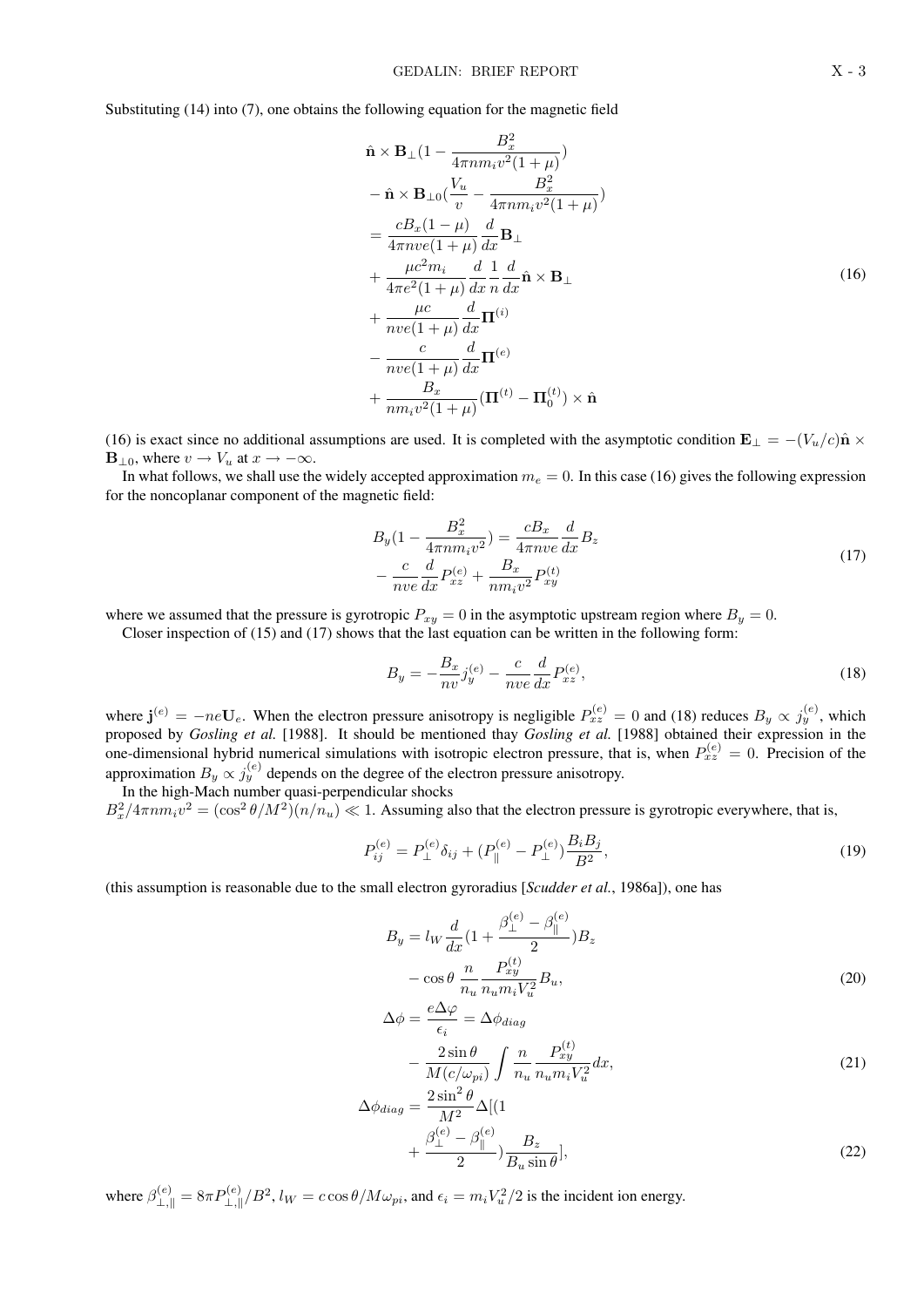Anisotropy of the electron pressure results in the modification (22) of the expression proposed by *Jones and Ellison* [1987]. This part of the potential depends only on the initial and final values of  $B_z$  and  $\beta_{\perp}^{(e)}$  $\mathcal{L}_{\perp,\parallel}^{(e)}$ . Another part of the potential difference is due to the off-diagonal (in the shock coordinates) component of the total pressure, which is in turn, mostly due to the existence of gyrophase-bunched ions [*Gurgiolo et al.*, 1981; *Sckopke et al.*, 1983, 1990; *Li et al.*, 1995]. This part is essentially nonlocal and depends crucially on the spatial dependence of the ion distribution function.

The potential distribution across the shock is of importance for particle dynamics in the shock front. In particular, the potential drop at the ramp is believed to determine the ion reflection [*Leroy*, 1983; *Schwartz et al.*, 1983; *Wilkinson and Schwartz*, 1990] and electron heating [*Feldman*, 1985; *Scudder*, 1995; *Gedalin et al.*, 1995]. Assuming  $|\beta_{\perp}^{(e)} - \beta_{\parallel}^{(e)}|$  $\left|\mathbf{g}^{(e)}\right| \lesssim 1$ we estimate the relative importance of the off-diagonal pressure component in the ramp as

$$
\frac{B_{y,off}}{B_{y,diag}} \sim \cos \theta \frac{l_B}{l_W} \frac{|P_{xy}|}{n_u m_i V_u^2},\tag{23}
$$

where we have used also  $(n/n_u) \approx (B_z/B_u)$  [*Scudder et al.*, 1986a] and  $\sin \theta \approx 1$  for quasi-perpendicular shocks. The typical scale of the magnetic field variation

 $l_B \sim B_z/(dB_z/dx)$  in the ramp  $l_B \sim \pi l_W$  [*Mellott and Greendstadt*, 1984; *Scudder et al.*, 1986a; *Farris et al.*, 1993]. Estimating  $|P_{xy}|/n_u m_i V_u^2 \sim (n_r/n_u)$ , where  $n_r$  is the reflected ion fraction [*Gedalin and Zilbersher*, 1995], one finds that the ratio in (23) is ∼ 0.1. Thus there is no large error in using the expression of *Jones and Ellison* [1987] for the potential at the ramp. The smaller is the scale of the magnetic field variation the less is the relative contribution of the off-diagonal terms.

On the other hand, similar estimate in the foot and downstream, where l<sup>B</sup> ∼ Vu/Ω<sup>u</sup> [*Woods*, 1971; *Leroy*, 1983; *Scudder et al.*, 1986a] shows that the noncoplanar magnetic fields (and therefore potential difference) in these regions may be completely determined by the off-diagonal pressure  $P_{xy}$ . The corresponding

$$
\Delta\phi_{off} \sim -\left(\frac{\langle nP_{xy}\rangle}{n_u^2 m_i V_u^2}\right),\tag{24}
$$

where  $\langle \cdot \rangle$  denotes average and the integration is carried out along the length ∼ V<sub>u</sub>/ $\Omega_u$  [cf. *Scudder et al.*, 1986a]. This value may be large and  $\sim m_i V_u^2/2$  due to possible correlation of  $-P_{xy}$  with n.

These conclusions are in agreement with the observation that  $j_T \propto dB_z/dx$  and rapidly decreases with the increase of the typical scale. *Gosling et al.* [1988] found small  $j_T$  and especially large ratio  $j_e/j_T$  in the transition layer is because in hybrid simulations ramp is wide (∼ 2(c/ωpi)). Observed shocks [*Scudder et al.*, 1986a] exhibit similar jumps of the magnetic field  $B/B_u \sim 5 - 6$  at the ramp but much smaller ramp width  $\sim 0.2(c/\omega_{pi}).$ 

# 3. 3. Conclusions

We have derived general expressions for the noncoplanar magnetic field which relate this magnetic field component to the pressure tensor. Strong deviations from the regime of *Jones and Ellison* [1987] are shown to be due to large off-diagonal components of the ion pressure, which in turn is a direct manifestation of the presence of gyrophase-bunched ions. In this way we explained the success and the domain of validity of the approach by *Gosling et al.* [1988]. We have shown also that the noncoplanar magnetic field and the potential electric field in the thin ramp are only weakly modified due to the pressure. However, the off-diagonal pressure induced field may dominate in the extended foot and downstream region. These extended regions may also contribute largely in the overall spatial integral, probably even increasing it by an order of magnitude [cf. *Gosling et al.*, 1988] relative to the laminar value predicted by *Jones and Ellison* [1987].

It can be, of course, that the underlying assumptions (one-dimensionality, stationarity, and quasi-neutrality) are violated in the supercritical shock front. Strong fluctuations of the normal component of the magnetic field are observed in the shock front [see *Farris et al.*, 1993], when the Mach number exceeds the critical Mach number, which implies that the shock is not exactly one-dimensional and/or stationary. *Scudder et al.* [1986a] also found that the shock is not exactly one-dimensional but the typical scale of the magnetic field variation along the shock front is always substantially greater than the corresponding scale along the shock normal. Consideration of how nonstationarity and non-one-dimensionality can modify the results of *Jones and Ellison* [1987]; *Gosling et al.* [1988], and ours is beyond the scope of the present report. It should be noted, however, that (14), (15), and (20) (in a more general form (16)) provide yet another tool for testing the shock one-dimensionality and stationarity, since magnetic field and ion and electron distributions are directly measured at the shock front.

Acknowledgments. This research was supported by grant 94-00047 from the United States-Israel Binational Science Foundation (BSF), Jerusalem, Israel.

The Editor thanks two referees for their assistance in evaluating this paper.

### References

Farris, M.H., C.T. Russell, and M.F. Thomsen, Magnetic structure of the low beta, quasi-perpendicular shock, *J. Geophys. Res., , 98,* 15,285, 1993.